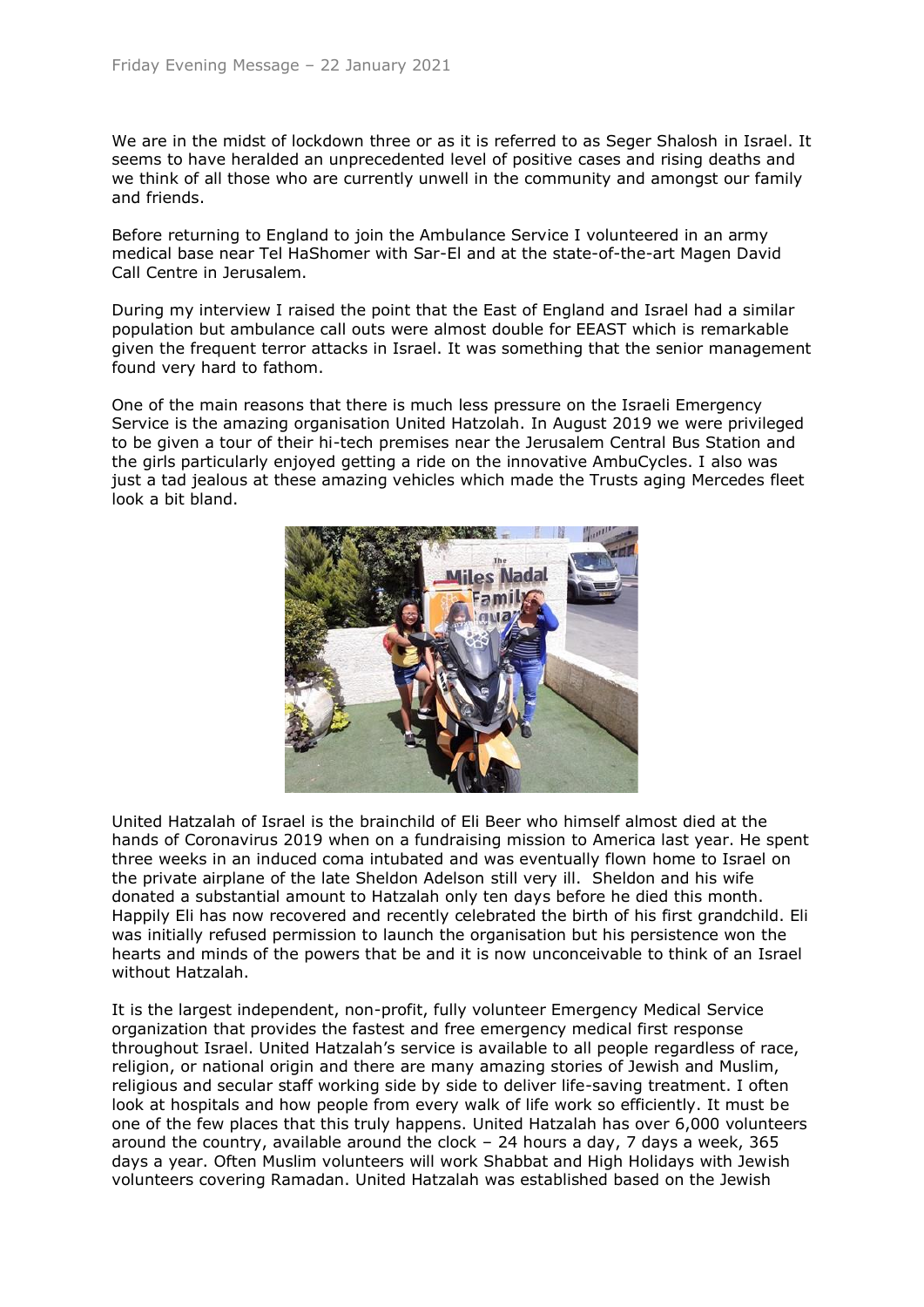value of the sanctity of life and on the well-known Hatzalah model, working within larger Jewish communities around the world. United Hatzalah volunteers come from all walks of life, religious and secular, Jewish and non-Jewish (including Arabs, Druze, Christians), male and female. Patients are treated regardless of race, religion, origin or ethnicity.

With the help of unique GPS technology and iconic bright orange ambucycles, the average response time is less than 3 minutes across the country and 90 seconds in metropolitan areas. The speed of arrival on scene can be the difference in life and death especially in terror attacks or cardiac arrests. I remember Teresa May boasting that the response time of emergency services in London was nine minutes and the Jerusalem Mayor responding that if the emergency services took that time it would be a calamity. The mission of Hatzalah is to arrive at the scene of medical emergencies as soon as possible and provide the patient with professional and appropriate medical aid until an ambulance arrives, resulting in many more lives saved. First responder volunteers begin treatment in order to stabilize a patient's condition. Receiving initial treatment within 3 minutes of the incident assures a higher chance of survival in critical situations, and speedier recovery for many other injuries and illnesses. Brain death and permanent death transpires 4 to 6 minutes after someone experiences cardiac arrest. A victim's chances of survival are reduced by 7% to 10% with every minute that passes without defibrillation and advanced life support intervention.

United Hatzalah medics are dispersed throughout Israel and serve in the areas where they work, study and live. As soon as United Hatzalah's dispatch receives an emergency call, the LifeCompass System immediately identifies the volunteers closest to the incident. A volunteer could be working in an office building downtown and might receive a call to help a heart attack victim from the very same building. We often raced on blue lights for up to 30 minutes in extreme cases to a P1 with the chance of survival reducing by every minute. Imagine if you had a heart attack out in rural areas of Norfolk how long it may take and consider if there was a farmer or builder medically trained who could be on scene in minutes.

This amazing work has been featured by Nas Dailly the Youtuber / Instagramer who travels the world reporting on special projects. Click [here](https://youtu.be/bFwwaB9n_x0) to watch Nas. If you have some free time, feel free to browse some of the blogs and links below.

Sadly, we could not visit Israel this year but we made the most of travelling around our own beautiful UK.



*The beautiful Gower peninsula of South Wales*

*The longest cable car ride in the UK at Llandudno, North Wales*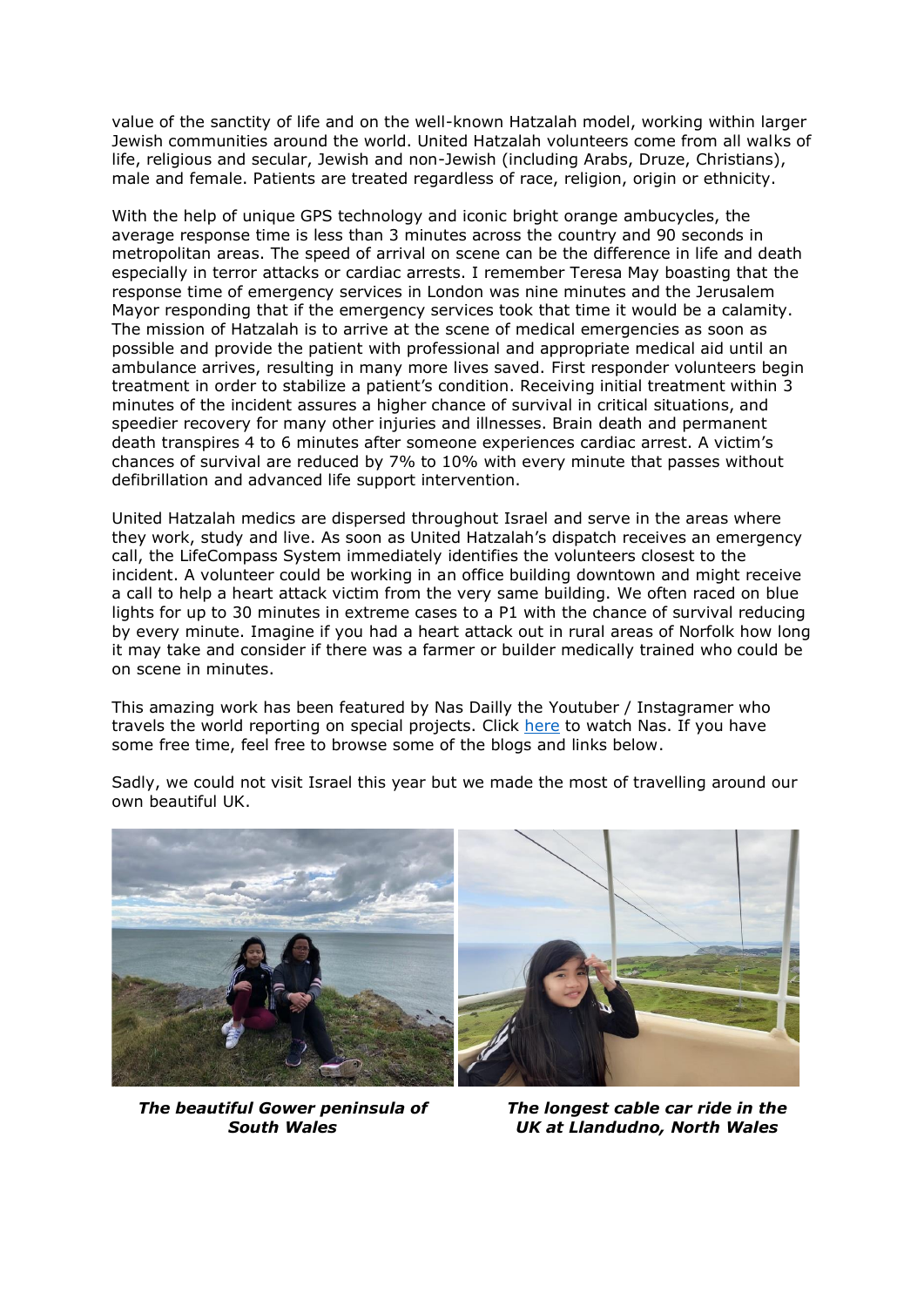

*The beautiful Loch Lomond*





 **Snowy Scotland and Sunny London**

Wishing you all a wonderful Shabbat from Stephen, Gie, Kacey and Althea. Stay safe and well and to those feeling ill in the community we wish you Refuah Shlemah.

Stephen Haire *Norwich Liberal Jewish Community* [norwichljc.org.uk](http://www.norwichljc.org.uk/)